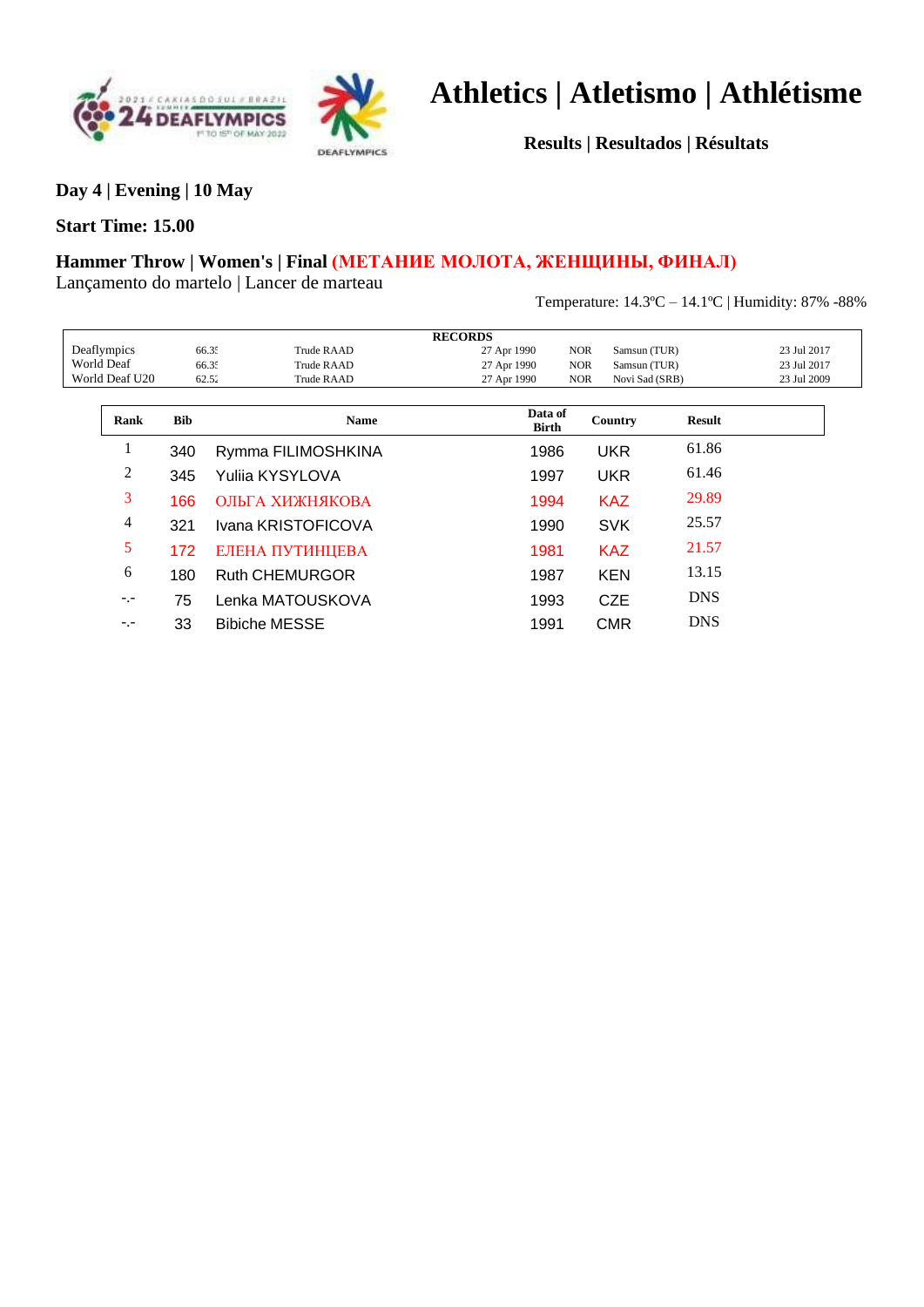



**Results | Resultados | Résultats**

#### **Day 4 | Evening | 10 May**

#### **Start Time: 17.00**

### **Javelin Throw | Women's | Final**

Lançamento do dardo / Lancer de javelot

Temperature: 13.2ºC – 13.3ºC | Humidity: 98% - 98%

|                   |             |            | <b>RECORDS</b>          |                  |                            |               |             |
|-------------------|-------------|------------|-------------------------|------------------|----------------------------|---------------|-------------|
|                   | Deaflympics |            | 49.20<br>Laura STEFANAC | 01 Jul 1998      | <b>CRO</b><br>Samsun (TUR) |               | 27 Jul 2017 |
| <b>World Deaf</b> |             |            | Laura STEFANAC<br>50.61 | 01 Jul1998       | <b>CRO</b><br>Split (CRO)  |               | 06 Mar 2022 |
| World Deaf U20    |             |            | Laura STEFANAC<br>49.20 | 01 Jul 1998      | <b>CRO</b><br>Samsun (TUR) |               | 27 Jul 2017 |
|                   |             |            |                         |                  |                            |               |             |
|                   | Rank        | <b>Bib</b> | <b>Name</b>             | Data of<br>Birth | Country                    | <b>Result</b> |             |
|                   |             | 61         | Laura STEFANAC          | 1998             | <b>CRO</b>                 | 49.92         | DR          |
|                   | 2           | 55         | An-Yi HSU               | 1994             | <b>TPE</b>                 | 48.37         |             |
|                   | 3           | 26         | Elena UZUNOVA           | 1992             | <b>BUL</b>                 | 41.70         |             |
|                   | 4           | 318        | Leja GLOJNARIC          | 2002             | <b>SLO</b>                 | 34.76         |             |
|                   | 5           | 176        | Alice ATIENO            | 1992             | <b>KEN</b>                 | 34.06         |             |
|                   | 6           | 225        | Mi LEE                  | 1969             | <b>KOR</b>                 | 31.60         |             |
|                   | $-1$        | 264        | Dumebi ONYEMA           | 1995             | <b>NGR</b>                 | <b>DNS</b>    |             |
|                   | $-1$        | 74         | Roxana QUESADA PEREZ    | 2002             | <b>CUB</b>                 | <b>DNS</b>    |             |
|                   | -.-         | 33         | <b>Bibiche MESSE</b>    | 1991             | <b>CMR</b>                 | <b>DNS</b>    |             |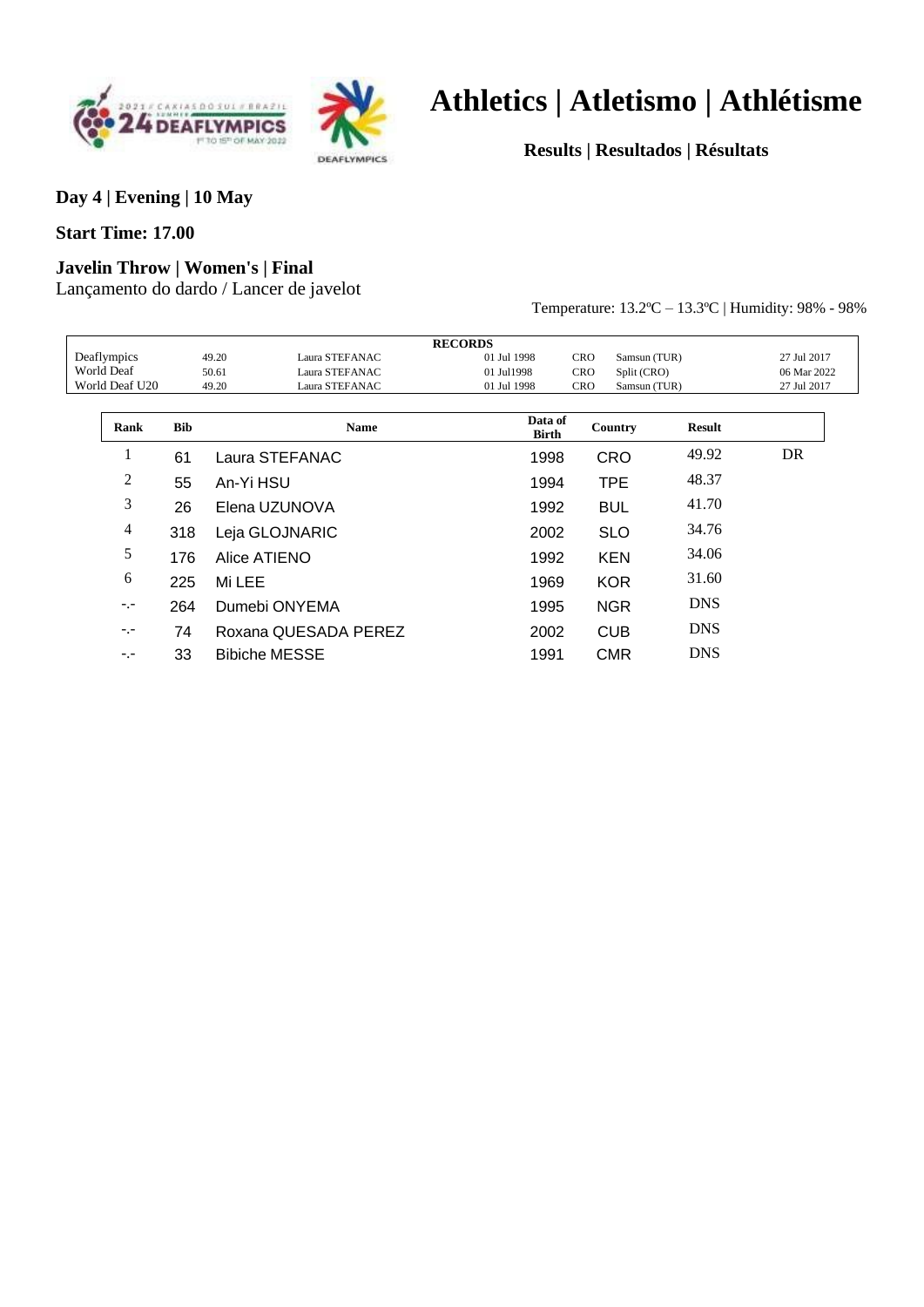



**Results | Resultados | Résultats**

**Day 4 | Evening | 10 May**

#### **Start Time: 16.15**

### **Long Jump | Women's | Final (ПРЫЖКИ В ДЛИНУ, ЖЕНЩИНЫ, ФИНАЛ)**

Salto em Distância | Saut en longueur

Temperature: 14.3ºC -13.8ºC | Humidity:92% -99%

|                   |            |                    |        |                              | <b>RECORDS</b>          |            |                   |             |
|-------------------|------------|--------------------|--------|------------------------------|-------------------------|------------|-------------------|-------------|
| Deaflympics       |            | 6.13               | $+0.6$ | <b>Suslaidy GIRAT RIVERO</b> | 19 Aug 1987             | <b>CUB</b> | Taipei (TPE)      | 11 Sep 2009 |
| <b>World Deaf</b> |            | 6.24               | $-1.0$ | <b>Suslaidy GIRAT RIVERO</b> | 19 Aug 1987             | CUB        | Toronto (CAN)     | 19 Jul 2012 |
| World Deaf U20    |            | 5.58               | $+0.1$ | <b>Jessica URBANSKI</b>      | 28 Dec 1993             | <b>GER</b> | Frankenthal (GER) | 03 Jun 2011 |
|                   |            |                    |        |                              |                         |            |                   |             |
| Rank              | <b>Bib</b> |                    |        | <b>Name</b>                  | Data of<br><b>Birth</b> | Country    | <b>Result</b>     | Wind        |
|                   | 68         |                    |        | <b>Suslaidy GIRAT RIVERO</b> | 1987                    | <b>CUB</b> | 5.84              | $-1.5$      |
| 2                 | 346        | Yulija MATVIIEVSKA |        |                              | 2002                    | <b>UKR</b> | 5.51              | 0.5         |
| 3                 | 377        | Hannah WETZEL      |        |                              | 2000                    | <b>USA</b> | 5.11              | 0.3         |
| 4                 | 316        | Iris BREGANSKI     |        |                              | 2001                    | <b>SLO</b> | 4.99              | 0.4         |
| 5                 | 169        |                    |        | ФАИНА МЕЙРМАНОВА             | 2006                    | <b>KAZ</b> | 4.93              | 0.7         |
| 6                 | 203        | Anzazi NYONDO      |        |                              | 2000                    | <b>KEN</b> | 4.83              | 0.2         |
| 7                 | 251        |                    |        | Shleysha LOKHEERAM           | 1998                    | <b>MRI</b> | 4.65              | 0.5         |
| 8                 | 102        | Makasidy OMAR      |        |                              | 1991                    | <b>FRA</b> | 4.57              | $-0.4$      |
| 9                 | 131        | Sameeha MUJIB      |        |                              | 2003                    | <b>IND</b> | 4.53              | 0.3         |
| 10                | 347        | Ruslana MURAVSKA   |        |                              | 2000                    | <b>UKR</b> | 4.28              | $-0.4$      |
| 11                | 146        | Hinako KAMIMORI    |        |                              | 2001                    | <b>JPN</b> | 4.08              | $-0.2$      |
| 12                | 57         | Ling-Qi JIAN       |        |                              | 1990                    | <b>TPE</b> | 4.07              | 0.2         |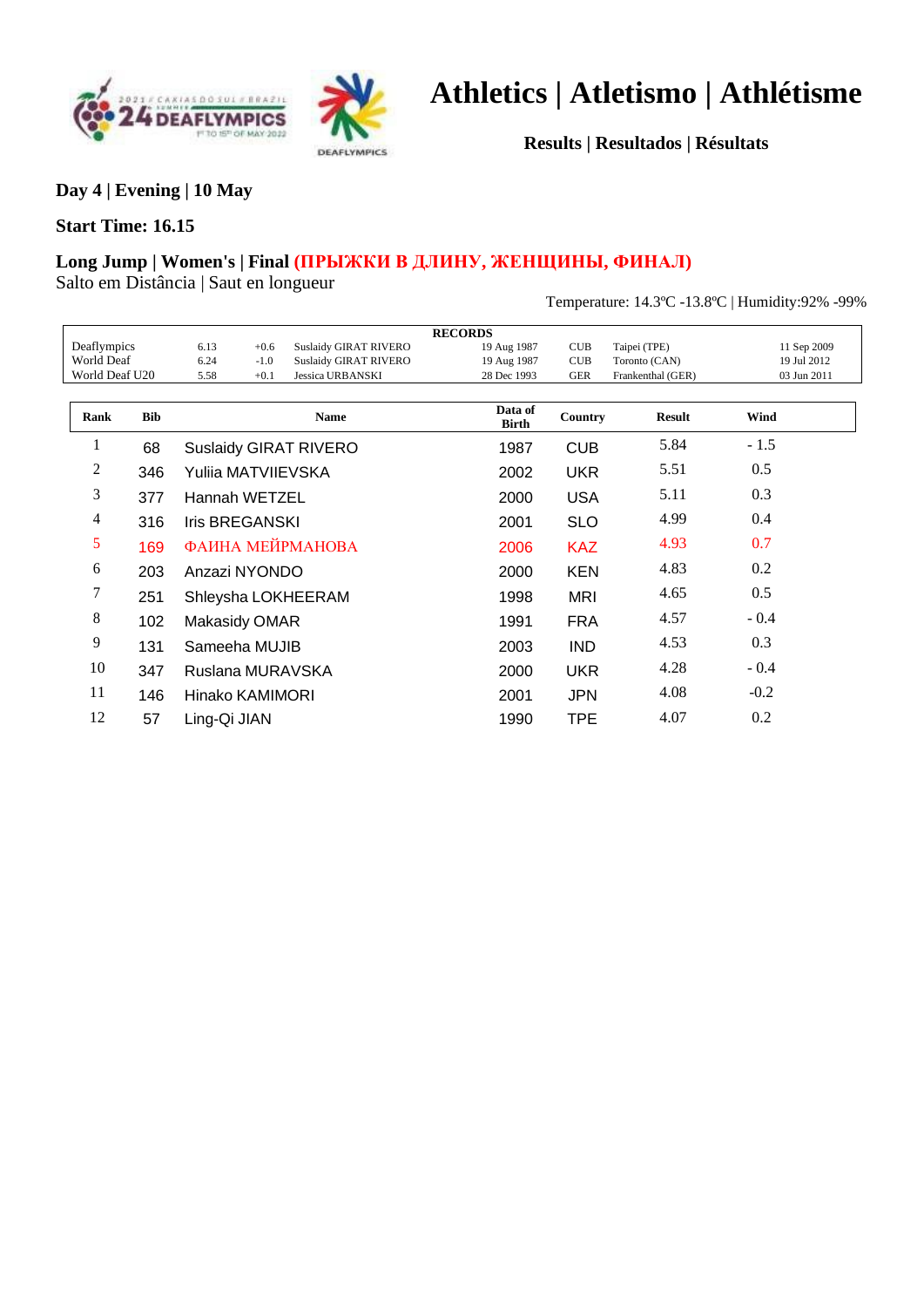



**Results | Resultados | Résultats**

**Day 4 | Evening | 10 May**

### **Start Time: 17.15**

### **High Jump | Men's | Final (ПРЫЖКИ В ВЫСОТУ, МУЖЧИНЫ, ФИНАЛ)**

Salto em altura | Saut en hauteur

Temperature: 14ºC - 14ºC | Humidity: 93% - 96%

|                |             |            |              |                                        | <b>RECORDS</b>          |            |                 |               |             |
|----------------|-------------|------------|--------------|----------------------------------------|-------------------------|------------|-----------------|---------------|-------------|
|                |             |            |              |                                        |                         |            |                 |               |             |
|                | Deaflympics |            | 2.13         | Denis FEDORENKOV                       | 18 Mar 1996             | <b>RUS</b> | Samsun (TUR)    |               | 25 Jul 2017 |
| World Deaf     |             |            | 2.13         | Denis FEDORENKOV                       | 18 Mar 1996             | <b>RUS</b> | Samsun (TUR)    |               | 25 Jul 2017 |
| World Deaf U20 |             |            | 2.08         | Denis FEDORENKOV                       | 18 Mar 1996             | <b>RUS</b> | Bydgoszcz (POL) |               | 21 Jul 2015 |
|                |             |            |              |                                        |                         |            |                 |               |             |
|                | Rank        | <b>Bib</b> |              | <b>Name</b>                            | Data of<br><b>Birth</b> | Country    |                 | <b>Result</b> |             |
|                |             | 272        |              | Bartosz BRZEZICKI                      | 2003                    | POL        |                 | 1.92          |             |
|                | 2           | 273        |              | Karol DABROWSKI                        | 1995                    | POL        |                 | 1.89          |             |
|                | 3           | 98         | Tanel VISNAP |                                        | 1992                    | <b>EST</b> |                 | 1.83          |             |
|                | 4           | 126        |              | Laszlo HORVATH                         | 1992                    | <b>HUN</b> |                 | 1.83          |             |
|                | 5           | 373        |              | <b>Kenmarkis MEEKS</b>                 | 2000                    | <b>USA</b> |                 | 1.83          |             |
|                | 6           | 164        |              | ВЛАДИМИР БЕККЕР                        | 1998                    | <b>KAZ</b> |                 | 1.70          |             |
|                | ۳.۶         | 168        |              | <b><i><u>ФАРХАТ КЫСТАУБАЕВ</u></i></b> | 1994                    | <b>KAZ</b> |                 | <b>NM</b>     |             |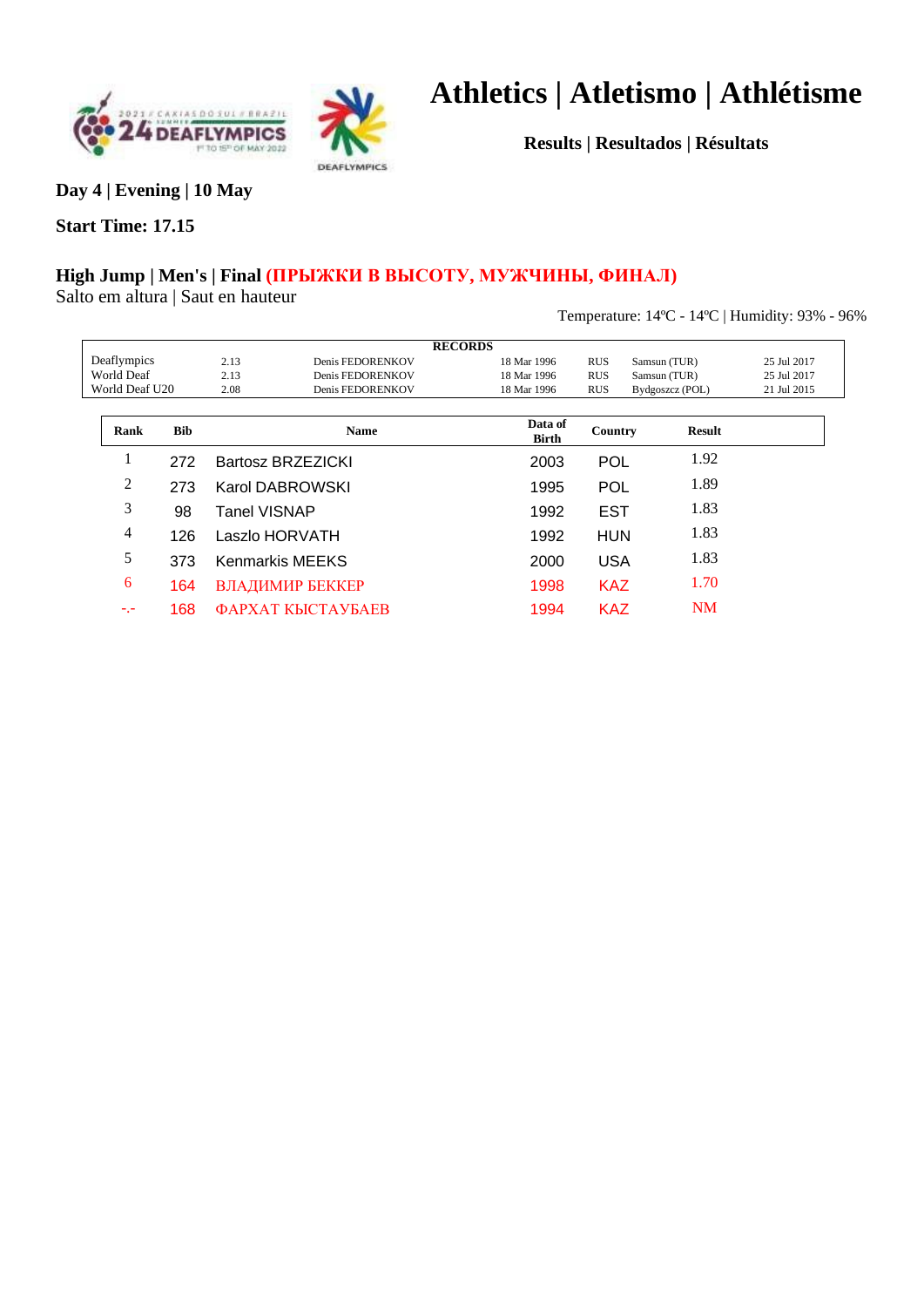



**Results | Resultados | Résultats**

**Day 4 | Evening | 10 May**

#### **Start Time: 16.00**

### **Pole Vault | Men's | Final (ПРЫЖКИ С ШЕСТОМ, МУЖЧИНЫ, ФИНАЛ)**

Salto com Vara | Saut t à la perche

Temperature: 15ºC - 13ºC | Humidity: 80% - 83%

|            |                |            |                 |                        | <b>RECORDS</b>          |            |               |             |
|------------|----------------|------------|-----------------|------------------------|-------------------------|------------|---------------|-------------|
|            | Deaflympics    |            | 4.81            | <b>Kirill FILIPPOV</b> | 29 Aug 1987             | <b>RUS</b> | Samsun (TUR)  | 24 Jul 2017 |
| World Deaf |                |            | 5.06            | Patrick SOUTHERN       | 26 Mar 1982             | <b>USA</b> | Lincoln (USA) | 15 Apr 2006 |
|            | World Deaf U20 |            | 4.52            | Markus BEDNAREK        | 29 Aug 1989             | <b>GER</b> | Soest (GER)   | 21 Aug 2008 |
|            |                |            |                 |                        |                         |            |               |             |
|            | Rank           | <b>Bib</b> |                 | <b>Name</b>            | Data of<br><b>Birth</b> | Country    | <b>Result</b> |             |
|            |                | 147        | Hiroto KITADANI |                        | 2002                    | <b>JPN</b> | 4.20          |             |
|            | 2              | 53         | Chung-Yu CHEN   |                        | 1993                    | TPE        | 3.80          |             |
|            | 3              | 163        |                 | <b>РАУАН БЕЙСЕБАЙ</b>  | 2000                    | <b>KAZ</b> | 3.30          |             |
|            | $-1$           | 355        |                 | Yaroslav VODOPIANOV    | 2003                    | <b>UKR</b> | <b>NM</b>     |             |
|            | $-1 -$         | 20         | Jonas PETRY     |                        | 1986                    | <b>BRA</b> | <b>NM</b>     |             |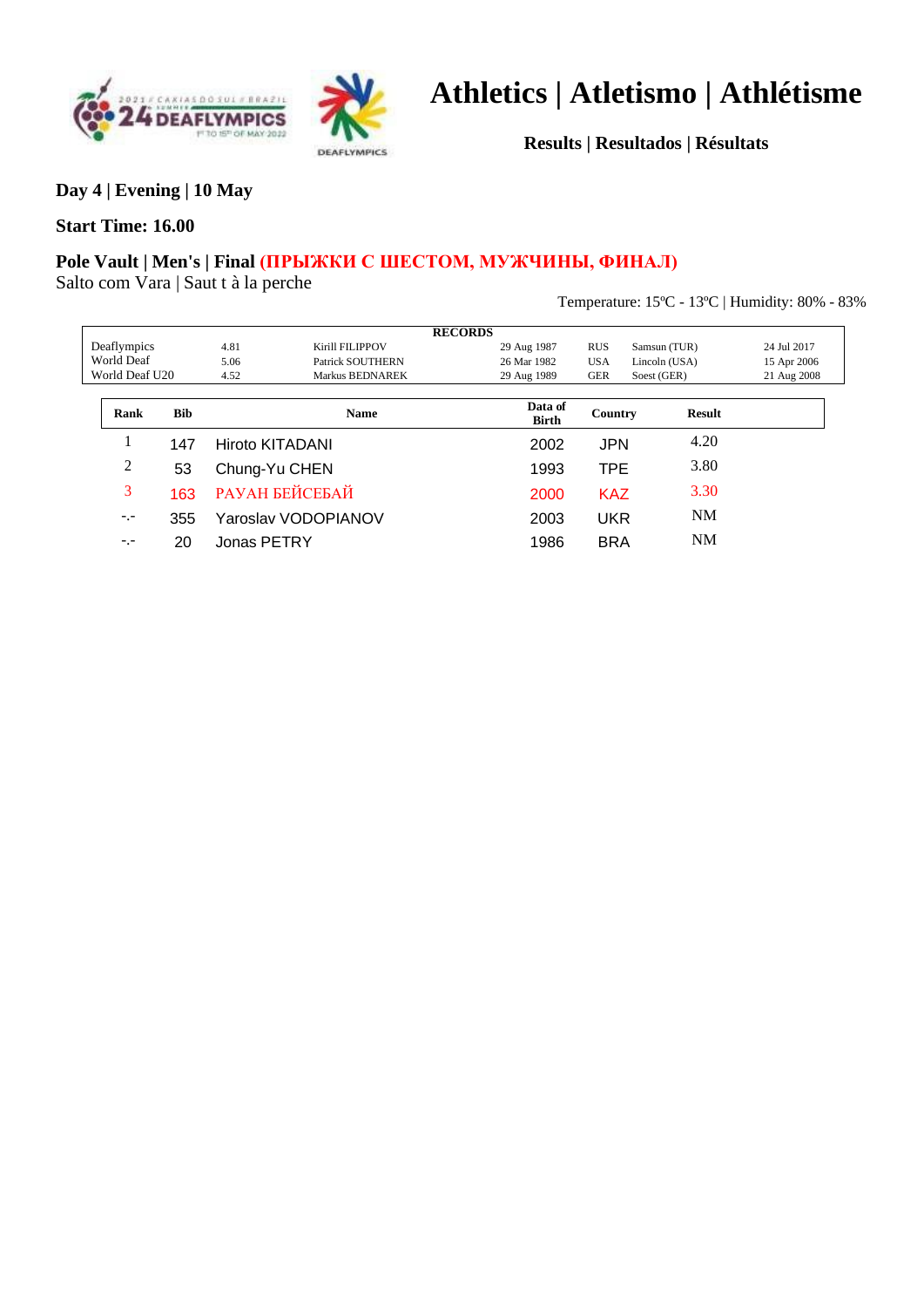



**Results | Resultados | Résultats**

#### **Day 4 | Evening | 10 May**

#### **Start Time: 16.30**

### **1.500m | Women's | Final**

1.500m rasos | 1.500m

#### Temperature: 15.2ºC | Humidity:85%

|        |                |                     |                       | <b>ECORDS</b> |            |           |                                |             |  |
|--------|----------------|---------------------|-----------------------|---------------|------------|-----------|--------------------------------|-------------|--|
|        | Deaflympics    | 4:25.25             | Nelli EROFEEVA        |               | Iar 1983   | <b>JS</b> | Taipei (TPE)                   | 09 Sep 2009 |  |
|        | World Deaf     | 4:25.25             | <b>Rita WINDBRAKE</b> |               | il 1945    | ₹G        | Gelsenkirchen (GER)            | 18 Jul 1981 |  |
|        | World Deaf U20 | 4:33.54             | Lauren PEFFERS        |               | ec 1988    | 3R        | Glasgow (GBR)                  | 14 May 2005 |  |
|        |                |                     |                       |               |            |           |                                |             |  |
| Rank   | <b>Bib</b>     |                     | <b>Name</b>           | Data of Birth | Country    | Orde      | <b>Reaction</b><br><b>Time</b> | Result      |  |
|        | 352            | Anastasia SYDORENKO |                       | 1994          | <b>UKR</b> | 4         |                                | 4.49.31     |  |
| 2      | 178            | Sharon BITOK        |                       | 1996          | <b>KEN</b> | 5         |                                | 4.49.98     |  |
| 3      | 150            | Mio OKADA           |                       | 1997          | <b>JPN</b> |           |                                | 4.51.78     |  |
| 4      | 378            | Emily WILSON        |                       | 2000          | <b>USA</b> | 2         |                                | 4.58.95     |  |
| 5      | 194            | Rebecca MATIKO      |                       | 1996          | <b>KEN</b> | 7         |                                | 5.08.08     |  |
| 6      | 127            | Reka MIHALY         |                       | 1996          | <b>HUN</b> | 6         |                                | 5.28.09     |  |
| $-1 -$ | 336            | Jeniffer NYAKATO    |                       | 1994          | <b>UGA</b> | 3         |                                | <b>DNS</b>  |  |
| $-1 -$ | 32             | Marie MENGUE        |                       | 1990          | <b>CMR</b> | 8         |                                | <b>DNS</b>  |  |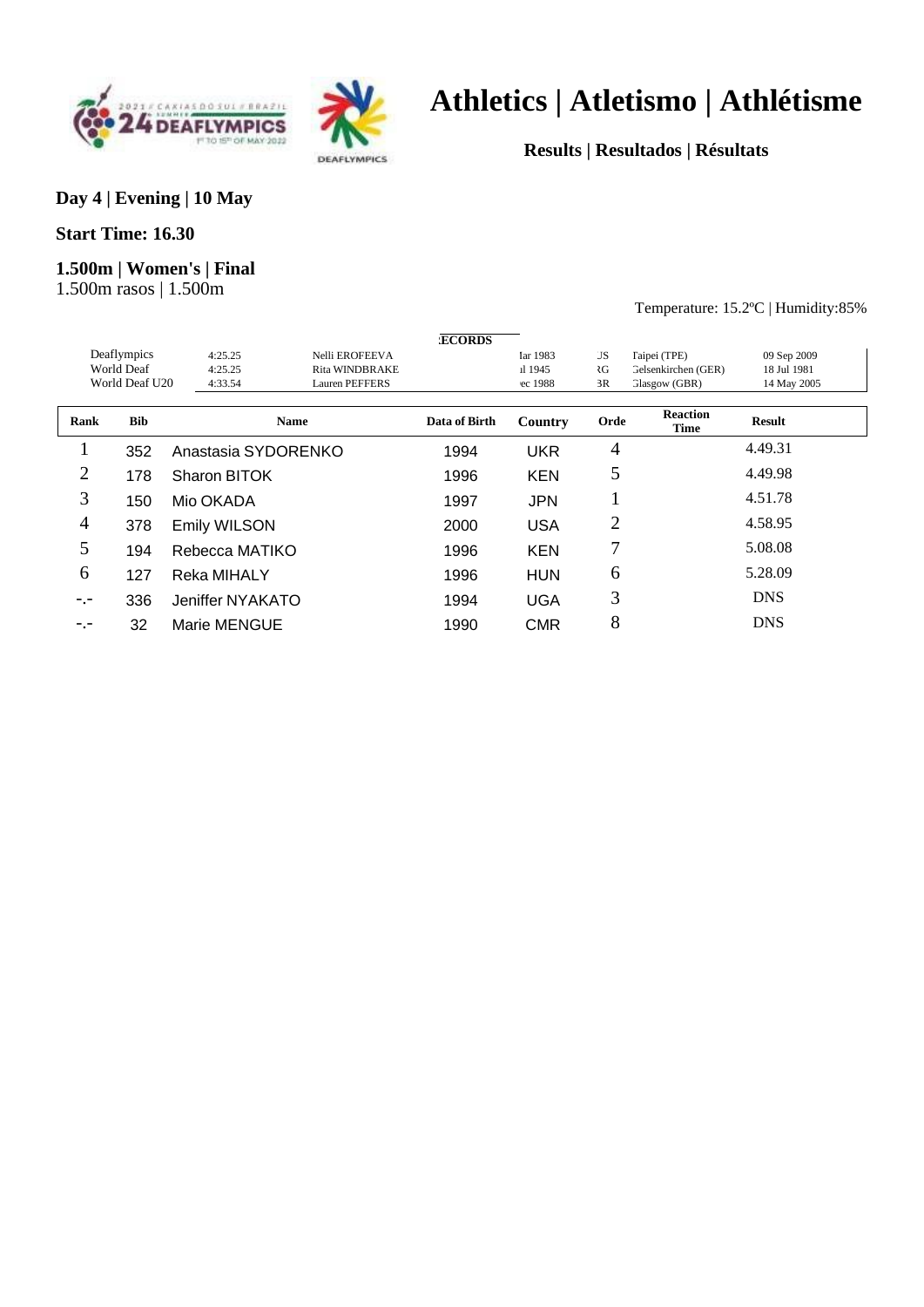



**Results | Resultados | Résultats**

### **Day 4 | Evening | 10 May**

#### **Start Time: 17.10**

#### **110m Hurdles | Men's | Final**

110m com barreiras | 110m haies

#### (БЕГ 110 МЕТРОВ С БАРЬЕРАМИ, МУЖЧИНЫ ФИНАЛ)

Temperature: 14.3ºC | Humidity: 91%

| ет тто иетт ор с ран реганит, но лучши тано тан |       |        |                  |                |             |            |                      |             |
|-------------------------------------------------|-------|--------|------------------|----------------|-------------|------------|----------------------|-------------|
|                                                 |       |        |                  | <b>RECORDS</b> |             |            |                      |             |
| Deaflympics                                     | 14.06 | $+1.4$ | Joshua HEMBROUGH |                | 03 Jun 1988 | <b>USA</b> | Sofia (BUL)          | 02 Aug 2013 |
| World Deaf                                      | 14.04 | $+0.6$ | Joshua HEMBROUGH |                | 03 Jun 1988 | <b>USA</b> | West Lafayette (USA) | 24 Apr 2010 |
| World Deaf U20                                  | 15.06 | $+2.0$ | Yingqing GU      |                | 01 May 1989 | CHN        | Izmir (TUR)          | 26 Sep 2008 |
|                                                 |       |        |                  |                |             |            |                      |             |

#### **Wind: 0.1m/s**

| Rank       | <b>Bib</b> | <b>Name</b>              | Data of Birth | Country    | Lane | <b>Reaction</b><br><b>Result</b><br><b>Time</b> |
|------------|------------|--------------------------|---------------|------------|------|-------------------------------------------------|
|            | 373        | <b>Kenmarkis MEEKS</b>   | 2000          | USA        |      | 15.48                                           |
| $\sqrt{2}$ | 236        | Maris GRENINS            | 1981          | LAT        |      | 16.08                                           |
| р<br>ت     | 168        | <b>ФАРХАТ КЫСТАУБАЕВ</b> | 1994          | <b>KAZ</b> | h    | 16.49                                           |
| 4          | 164        | ВЛАДИМИР БЕККЕР          | 1996          | <b>KAZ</b> |      | 18.15                                           |
| 5<br>ت     | 23         | João SANTOS              | 1992          | <b>BRA</b> |      | 21.53                                           |